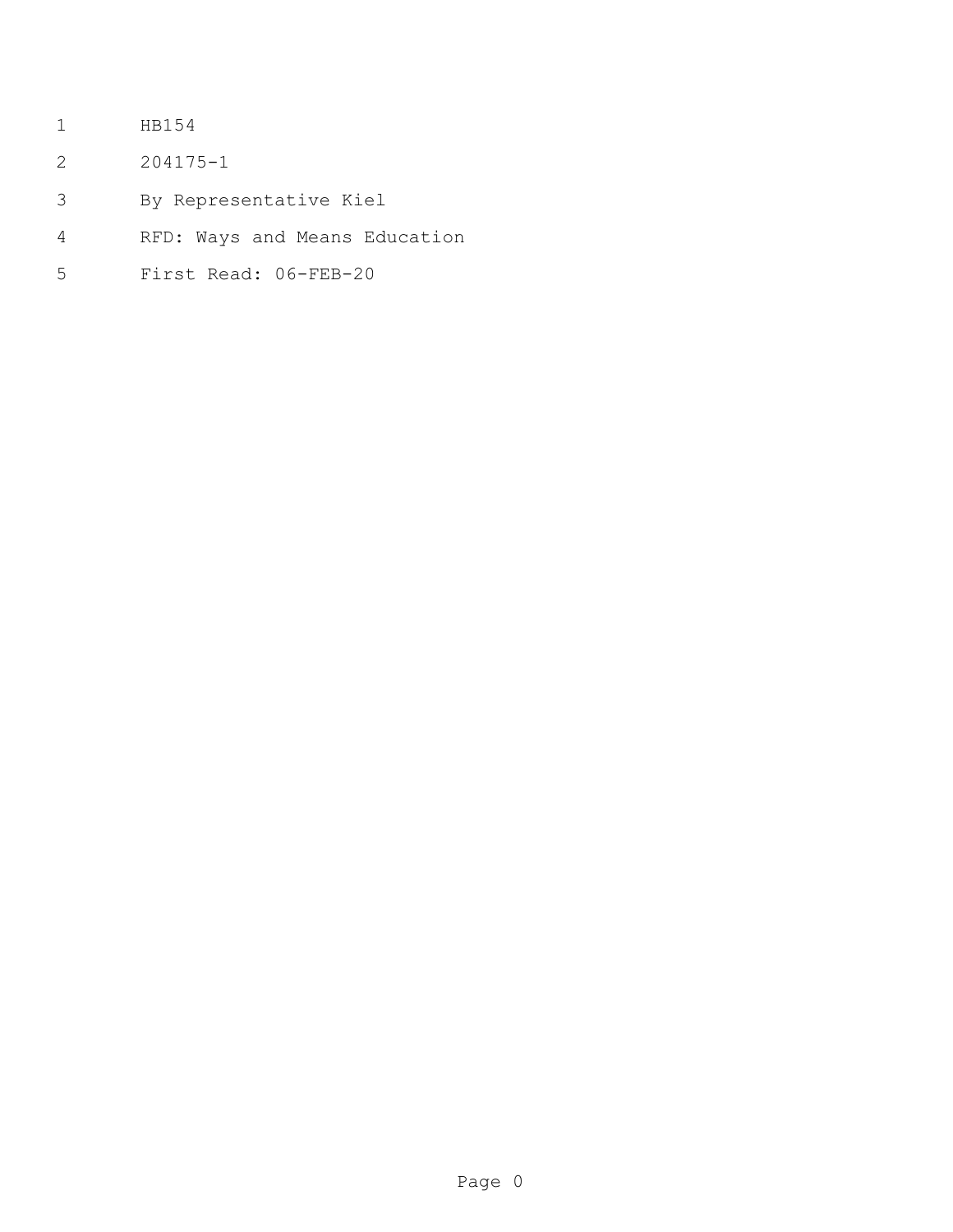204175-1:n:01/30/2020:AHP/cr LSA2020-216 SYNOPSIS: Existing law provides requirements for establishing residency for purposes of admission and tuition at public institutions of higher education. This bill would provide that a student who is the minor child of a military service member stationed in Alabama, who initially registers for enrollment at an Alabama public institution of higher education as a resident student, shall continue to be considered as an in-state resident for purposes of matriculation at the institution even if that military service member receives orders for transfer to an out-of-state duty station, provided the student maintains continuous enrollment at that institution. This bill would also require public institutions of higher education to consider a military service member stationed in Alabama, as well as his or her spouse and minor children, to be resident students regardless of whether the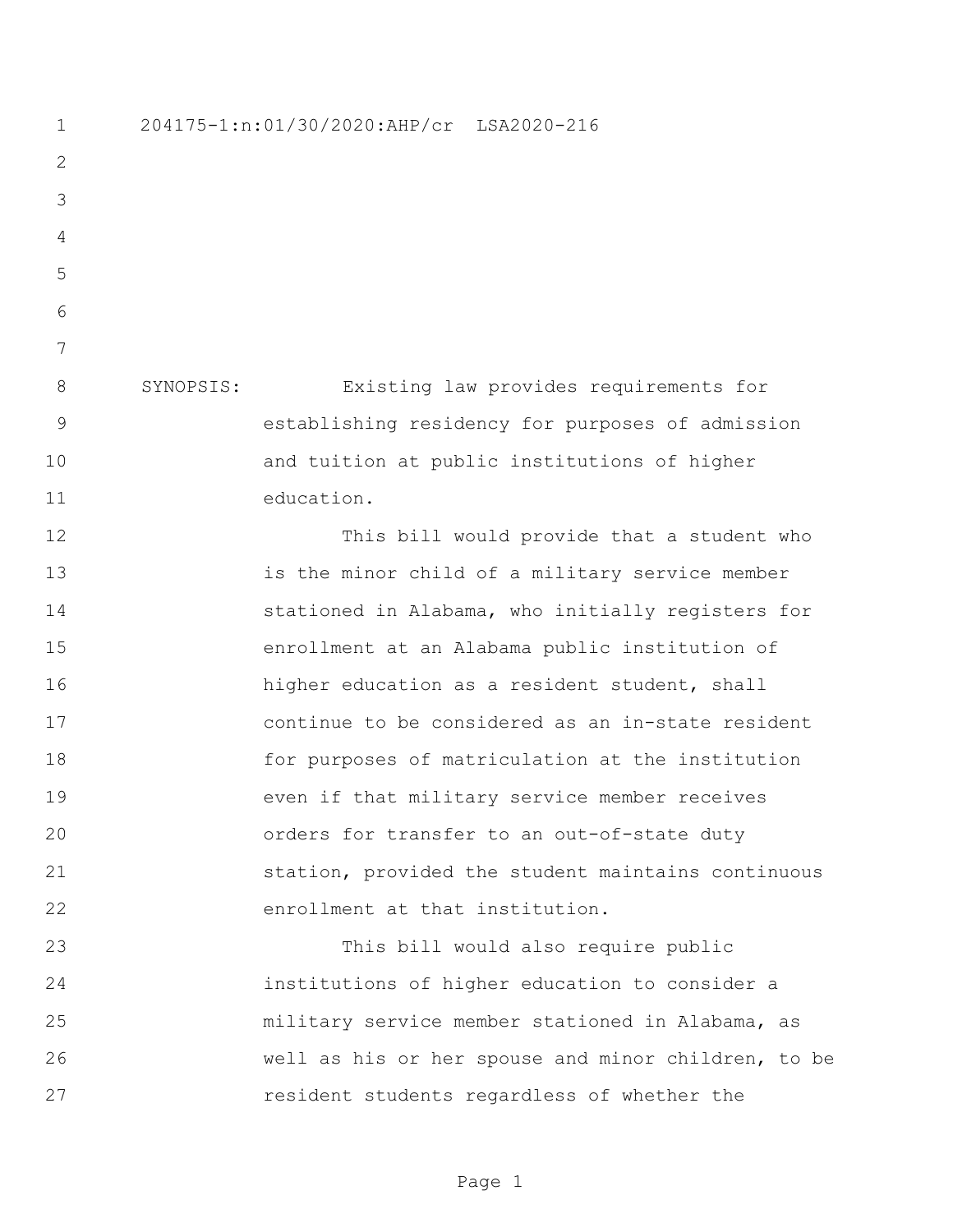| $\mathbf 1$   | military service member is under orders to attend             |
|---------------|---------------------------------------------------------------|
| 2             | schooling.                                                    |
| 3             |                                                               |
| 4             | A BILL                                                        |
| 5             | TO BE ENTITLED                                                |
| 6             | AN ACT                                                        |
| 7             |                                                               |
| 8             | Relating to public institutions of higher education;          |
| $\mathcal{G}$ | to amend Section 16-64-2, Code of Alabama 1975; to provide    |
| 10            | that a student who is the minor child of a military service   |
| 11            | member stationed in Alabama may register for enrollment at an |
| 12            | Alabama public institution of higher education as a resident  |
| 13            | student and be considered an in-state resident for tuition    |
| 14            | purposes under certain conditions; and to require public      |
| 15            | institutions of higher education to consider a military       |
| 16            | service member stationed in Alabama, as well as his or her    |
| 17            | spouse and minor children, to be resident students regardless |
| 18            | of whether the military service member is under orders to     |
| 19            | attend schooling.                                             |
| 20            | BE IT ENACTED BY THE LEGISLATURE OF ALABAMA:                  |
| 21            | Section 1. Section 16-64-2, Code of Alabama 1975, is          |
| 22            | amended to read as follows:                                   |
| 23            | $"$ \$16-64-2.                                                |
| 24            | "(a) For purposes of admission and tuition, a public          |
| 25            | institution of higher education may consider that the term    |
| 26            | resident student includes any of the following:               |
|               |                                                               |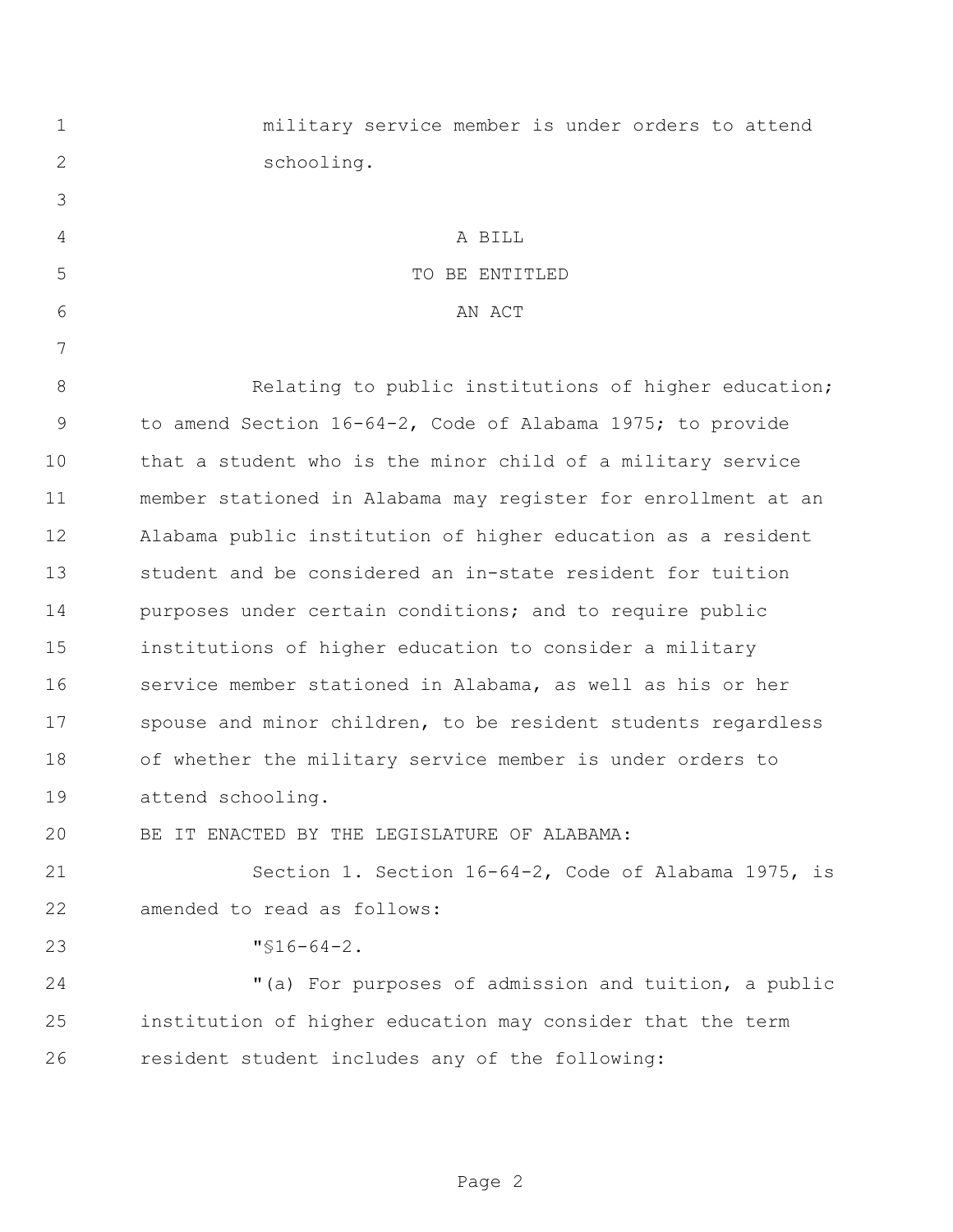"(1) One who, at the time of registration, is not a minor and satisfies one of the following:

 "a. Is a full-time permanent employee of the institution at which the student is registering or is the spouse of such an employee.

 "b. Can verify full-time permanent employment within the State of Alabama or is the spouse of such an employee and will commence the permanent, full-time employment within 90 days of registration with the institution.

 "c. Is employed as a graduate assistant or fellow by 11 the institution at which the student is registering.

 "d. Is an accredited member of or the spouse of an accredited member of a consular staff assigned to duties in Alabama.

 "e. Is in a program or takes courses within an interstate consortium of colleges or universities that either offers reciprocal resident student tuition to residents of Alabama in the program or courses offered by colleges or universities not within Alabama, or is enrolled in a program or courses through an interstate consortium of colleges or universities that assesses tuition at a uniform rate for all students enrolled in that course or program.

 "f. Is, at the time of passage of this chapter, a student enrolled at a public college or university and who is currently classified as a resident for tuition purposes 26 provided such the student maintains continuous enrollment at that institution.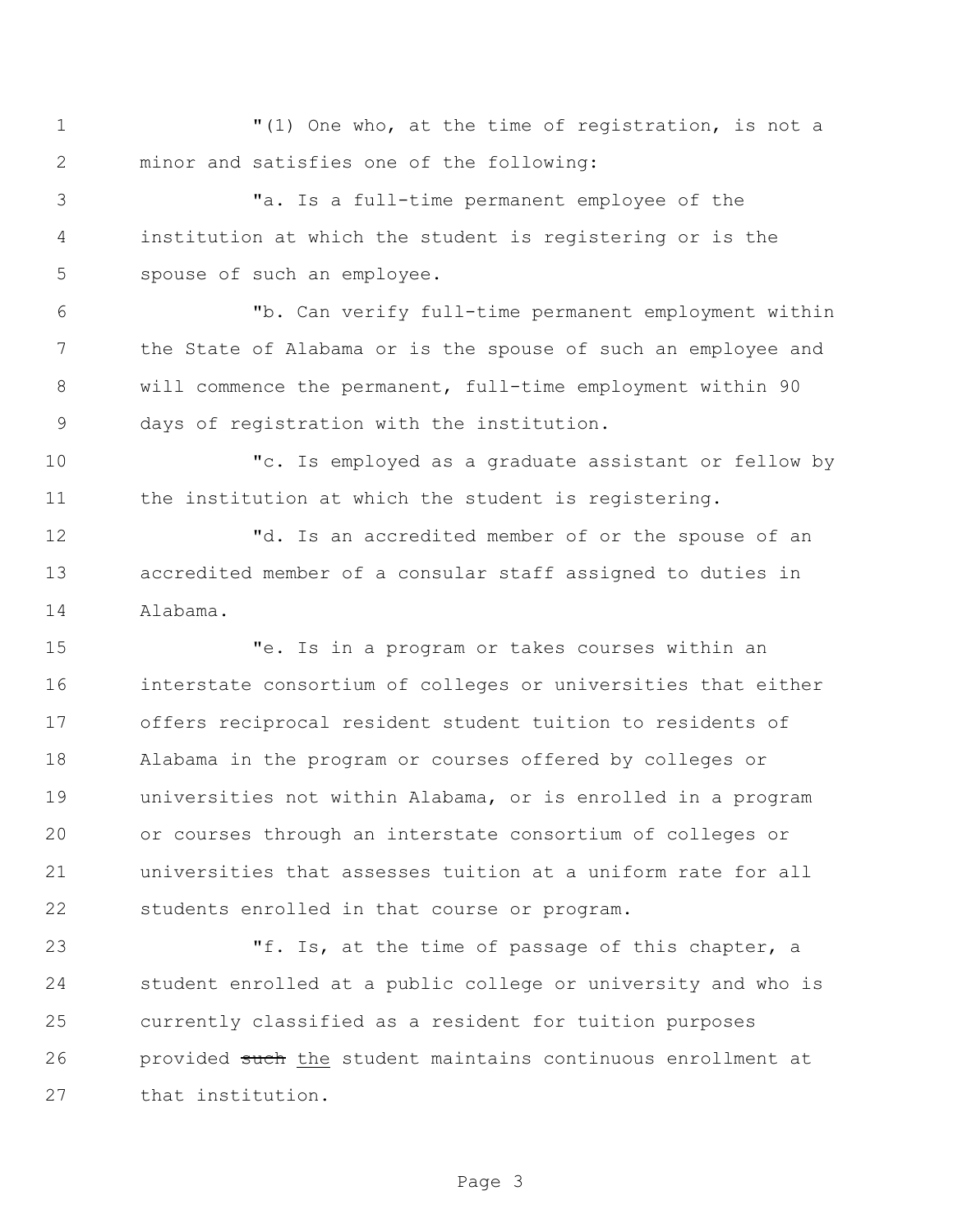$(2)$  One who, at the time of registration, is a minor and whose supporting person satisfies one of the following: "a. Is a full-time permanent employee of the institution at which the student is registering. "b. Can verify full-time permanent employment within the State of Alabama and will commence the employment within 90 days of registration with the institution. "c. Is an accredited member of a consular staff assigned to duties in Alabama. "(b) For purposes of admission and tuition, a public institution of higher education shall consider that the term resident student includes any of the following: "(1) One who, at the time of registration, is not a minor and satisfies one of the following: "a. Is a member or the spouse of a member of the United States military on full-time active duty stationed in 18 Alabama under orders other than attending school. "b. Commencing on May 22, 2012, has been a member of the Alabama National Guard for a period of at least two years immediately preceding the student qualifying for resident tuition and continues to be a member of the Alabama National Guard while enrolled at the public institution of higher education. "c. Is a veteran of the Armed Forces of the United

Page 4

States, provided that the veteran has become a resident of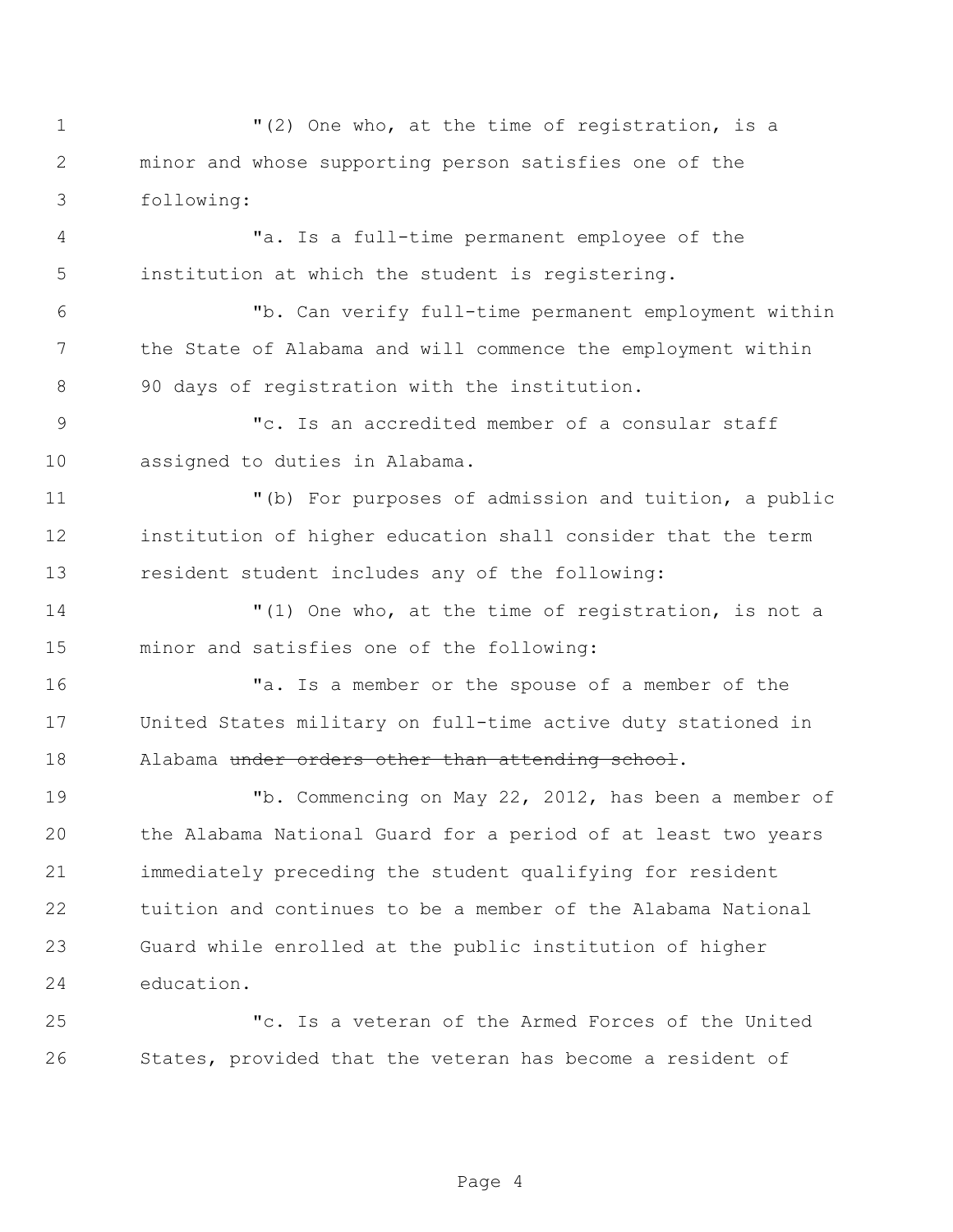Alabama and satisfies at least one of the following conditions:

 "1. The veteran has served on active duty for a continuous period of time, not less than two years, and has received an honorable discharge as verified by a United States Department of Defense Form 214 within five years of enrolling in an Alabama public institution of higher education.

8 The veteran is currently serving in a reserve component of the Armed Forces of the United States, as verified by a memorandum from the commanding officer of the veteran student.

 "3. The veteran has been assigned a service-connected disability by the United States Department of Veterans Affairs.

 "d. Is an out-of-state veteran who resides within 90 miles of a campus located in Alabama and has enrolled at an institution whose board of trustees has voted to allow nonresident in-state tuition for active and retired military.

 $(2)$  One who, at the time of initial registration, is a minor and whose supporting person is a member of the United States military on full-time active duty stationed in 22 Alabama under orders for duties other than attending school. A student establishing resident status pursuant to this subsection shall continue to be considered a resident student, regardless of any transfer of his or her supporting person to an out-of-state duty station, provided the student maintains